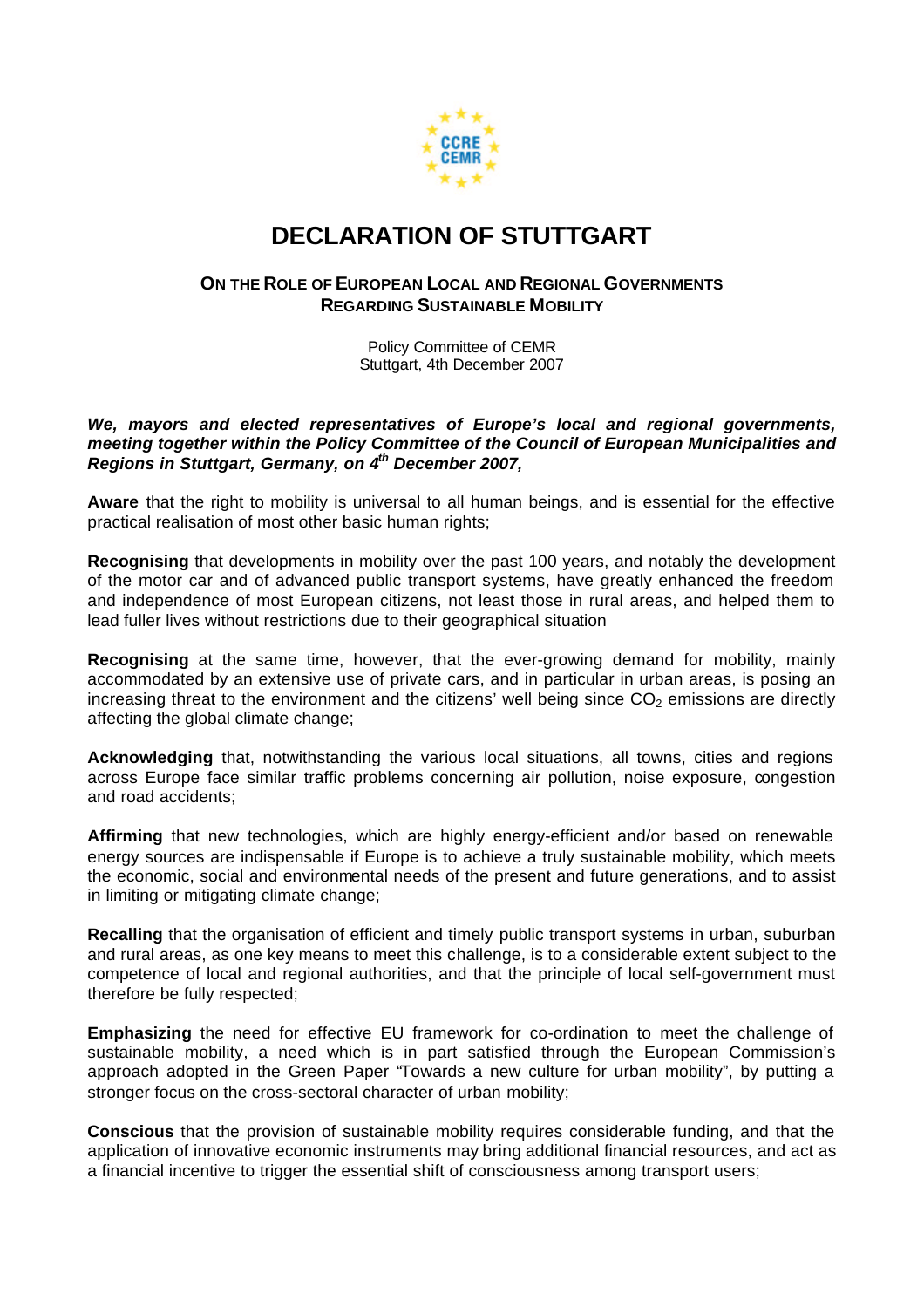## *Declare as follows:*

- 1. We underline the need for urgent action, across our continent and involving all levels of government, of industry and of civil society, to address the future of mobility in Europe, which takes fully into account each of the pillars of sustainability.
- 2. We affirm the need for a holistic approach, which recognizes the role of each of the main forms of transport and of mobility, promoting Europe's economic well-being, but also taking into account health and a better quality of life of our citizens. A sustainable mobility has to be economy-focused, socially just and environmentally friendly.
- 3. Local and regional governments have a crucial role to play in the achievement of sustainable mobility, using their powers of urban, rural and regional planning (including spatial and economic planning), as well as in the development of specific integrated mobility and transport planning and systems (including appropriate economic instruments), and in the development of adapted infrastructure for different types of mobility.
- 4. We therefore consider that the principles of subsidiarity and of local and regional selfgovernment are of particular importance in relation to issues of mobility and transport.
- 5. The Green Paper "Towards a new culture for urban mobility", together with the recent regulation on "Public passenger transport services by rail and road", constitutes a significant step on the European Commission's way towards a comprehensive and explicit recognition of these principles in the field of urban transport, and sets the basis for an essential debate on the future of urban mobility.
- 6. We fully acknowledge the need to take full account of the need of all sections of the community in relation to access to appropriate means of mobility as a vital element for fostering social cohesion – in particular people with reduced mobility and higher requirements for safety such as disabled people, elderly people, families with young children, and the young children themselves, and also taking account of the needs of the poor.
- 7. We are concerned that the increasing prosperity of our citizens should not be achieved through escalating road traffic volumes leading to congestion and pollution in urban areas in particular. We therefore regret that the Green Paper has again diluted one of the essential objectives of the original 2001 White Paper on Transport, i.e. the need to decouple transport growth from economic growth.
- 8. In order to achieve sustainable mobility, more emphasis has to be put on a balanced modal split between the various forms of transport and mobility, whilst at the same time planning for the necessary interoperability between different transport modes. We draw attention to the importance, in this regard, of other modes of transport, in particular the need to achieve a better use of waterways, and the effective role which ports of different sizes can play.
- 9. We highlight, furthermore, the importance of providing long-term, integrated public transport, intelligent and innovative usage of cars*,* cycling and walking solutions at local and regional level in order to provide, where possible, more attractive and practical alternative to individual motor car usage.
- 10. We also underline the key role of the automobile industry to contribute to the mitigation of climate change impacts by fostering transport energy efficiency through the development of "clean vehicles" and the use of renewable fuels. We furthermore believe that ICT applications within Intelligent Transport Systems are an essential part of the solution to sustainable mobility and should be further developed and applied at all relevant levels.